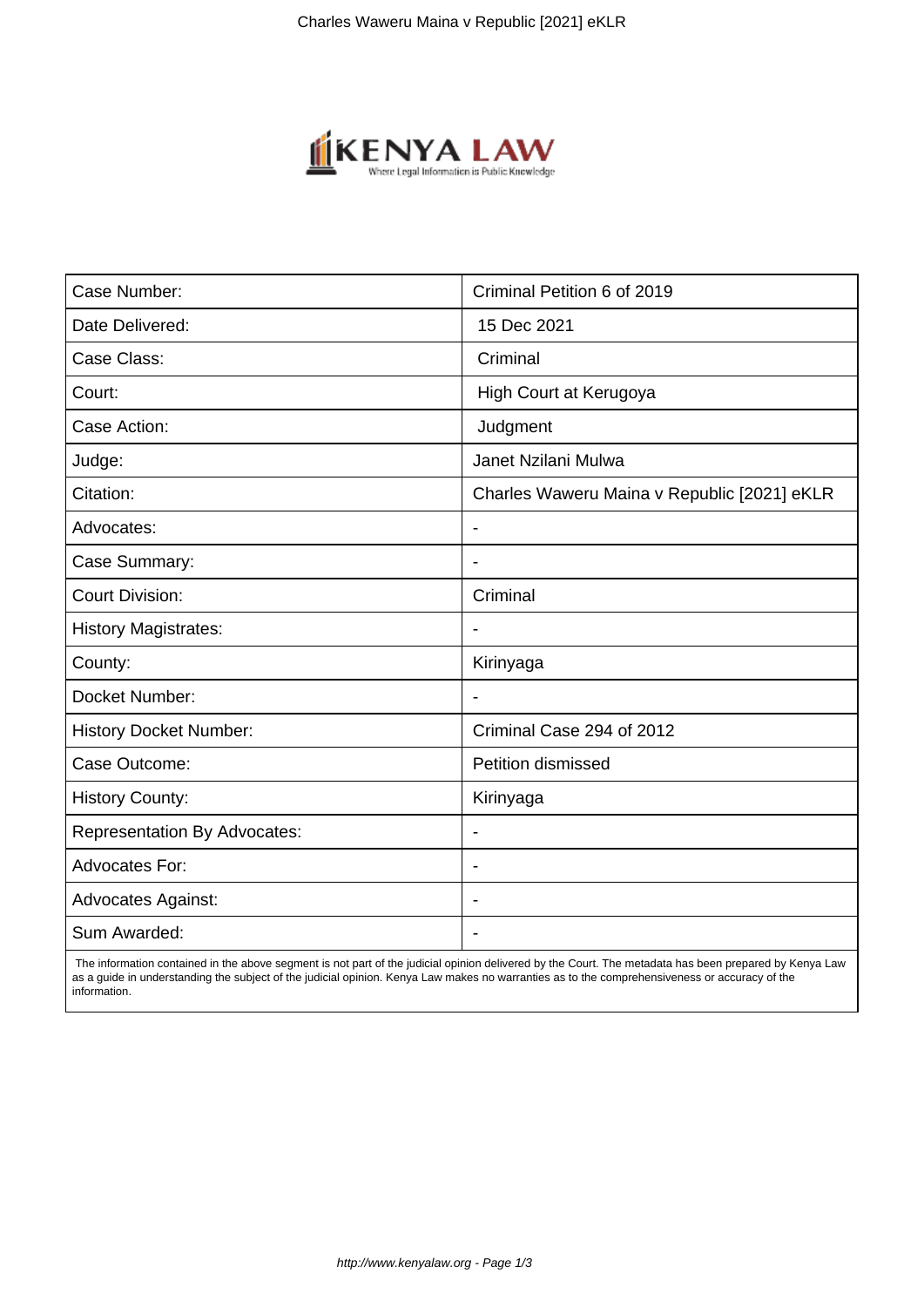## **REPUBLIC OF KENYA**

## **IN THE HIGH COURT AT KERUGOYA**

## **CRIMINAL PETITION NO. 6 OF 2019**

**(***From original conviction and sentence in Criminal Case*

*No. 294 of 2012 of the Principal Magistrate's Court at Baricho)*

**CHARLES WAWERU MAINA..................PETITIONER**

**VERSUS**

**REPUBLIC.............................................................RESPONDENT**

## **JUDGMENT**

1. The Petitioner was charged convicted and sentenced to serve 20 years imprisonment for the offence of Defilement on the 27.9.2012.

2. He exhausted his Appeal options to this court and the Court of Appeal vide Court of Appeal Criminal Appeal 11 of 2014 which was dismissed on the 3.2.2016.

He has filed this petition pursuant to the *"Muruatetu"* decision for re-sentence hearing.

Prior to the 6.7.2021, the *"Muruatetu"* decision was applied for re-sentence hearing in other offences that carry mandatory minimum sentences.

3. On the 6.7.2021, the Supreme Court, further to its judgment in the *"Muruatetu"* decision gave policy guidelines and directions on the applicability of the decision in the *"Muruatetu"* case rendered on the 14.12.17, that applications for re-sentence hearing based on the *"Muruatetu"* decision for any other offence save for **Murder under Section 203 and 204 of the Penal Code** shall not be entertained, and that the said guidelines apply only to sentences of the offence of **Murder Contrary to Section 203 and 204 of the Penal Code.**

4. Consequently, this petition cannot be entertained. It is dismissed.

**DATED AND SIGNED THIS…….……DAY OF…………,2021**

**J. N. MULWA**

**JUDGE**

**DATED AND DELIVERED AT KERUGOYA THIS 15TH DAY OF DECEMBER 2021**

**R. M. MWONGO**

**JUDGE** Creative<br>Commons While the design, structure and metadata of the Case Search database are licensed by Kenya Law under a Creative Commons